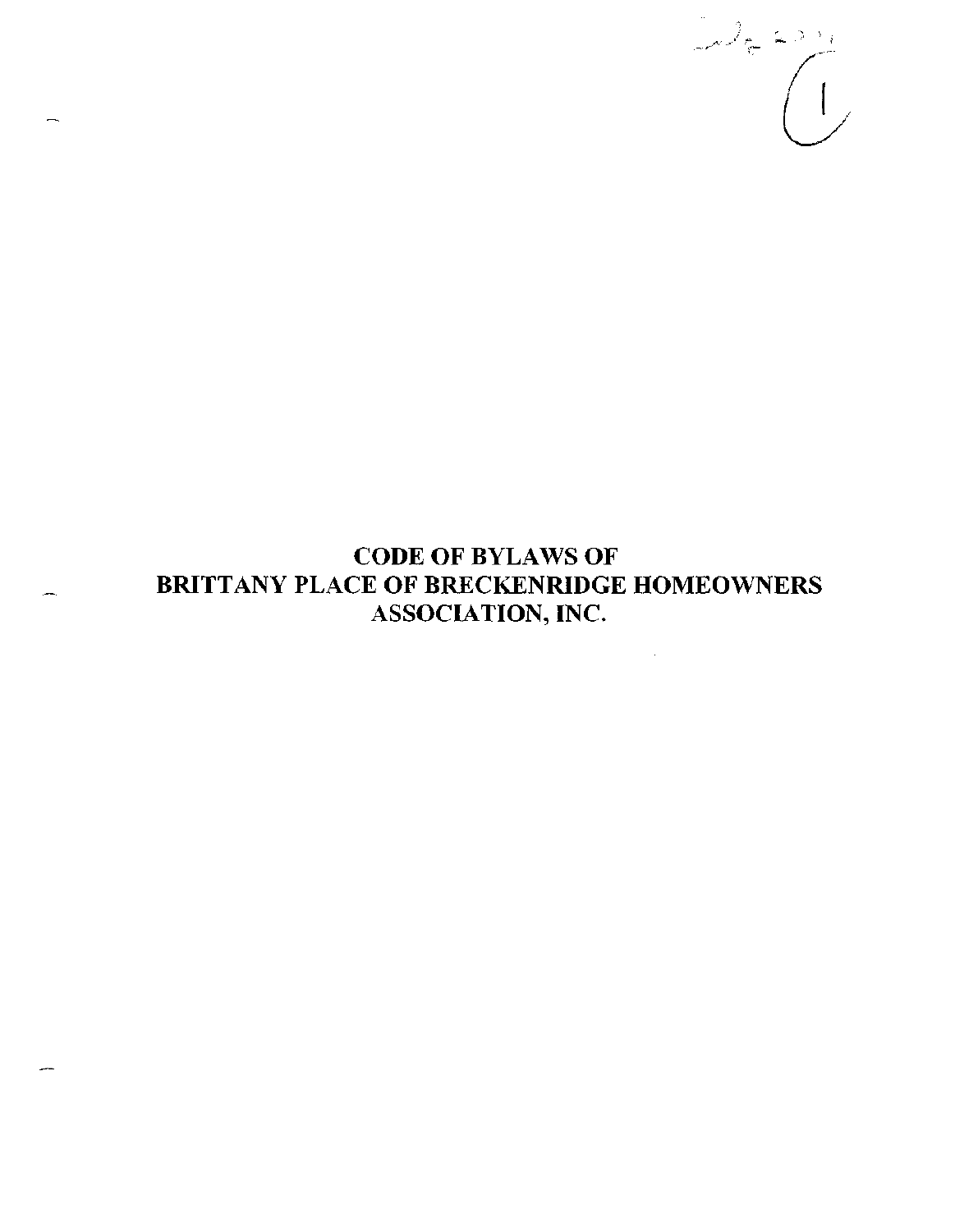# **CODE OF BYLAWS OF BRITTANY PLACE OF BRECKENRIDGE HOMEOWNERS ASSOCIATION, INC.**

 $\overline{a}$ 

 $\sim$ 

# **Table of Contents**

|               | ARTICLE 1. PURPOSES, ASSENT OF OWNERS, AND DEFINITIONS  1                                                        |
|---------------|------------------------------------------------------------------------------------------------------------------|
| Section 1.1.  |                                                                                                                  |
| Section 1.2.  |                                                                                                                  |
| Section 1.3.  |                                                                                                                  |
|               |                                                                                                                  |
|               |                                                                                                                  |
| Section 2.1.  |                                                                                                                  |
| Section 2.2.  |                                                                                                                  |
| Section 2.3.  |                                                                                                                  |
| Section 2.4.  |                                                                                                                  |
|               |                                                                                                                  |
|               |                                                                                                                  |
| Section 3.1.  |                                                                                                                  |
| Section 3.2.  |                                                                                                                  |
| Section 3.3.  |                                                                                                                  |
| Section 3.4.  |                                                                                                                  |
| Section 3.5.  |                                                                                                                  |
| Section 3.6.  |                                                                                                                  |
| Section 3.7.  |                                                                                                                  |
| Section 3.8.  |                                                                                                                  |
| Section 3.9.  |                                                                                                                  |
| Section 3.10. |                                                                                                                  |
|               |                                                                                                                  |
|               |                                                                                                                  |
| Section 4.1.  |                                                                                                                  |
| Section 4.2.  | $Term of Office \dots \dots \dots \dots \dots \dots \dots \dots \dots \dots \dots \dots \dots \dots \dots \dots$ |
| Section 4.3.  |                                                                                                                  |
| Section 4.4.  | Place and Notice of the Board of Managers Meetings 4                                                             |
| Section 4.5.  |                                                                                                                  |
| Section 4.6.  |                                                                                                                  |
| Section 4.7.  |                                                                                                                  |
| Section 4.8.  |                                                                                                                  |
|               |                                                                                                                  |
|               |                                                                                                                  |
| Section 5.1.  |                                                                                                                  |
| Section 5.2.  | Election of Officers $\dots \dots \dots \dots \dots \dots \dots \dots \dots \dots \dots \dots \dots \dots \dots$ |
| Section 5.3.  |                                                                                                                  |
| Section 5.4.  |                                                                                                                  |
| Section 5.5.  |                                                                                                                  |
| Section 5.6.  |                                                                                                                  |
| Section 5.7.  |                                                                                                                  |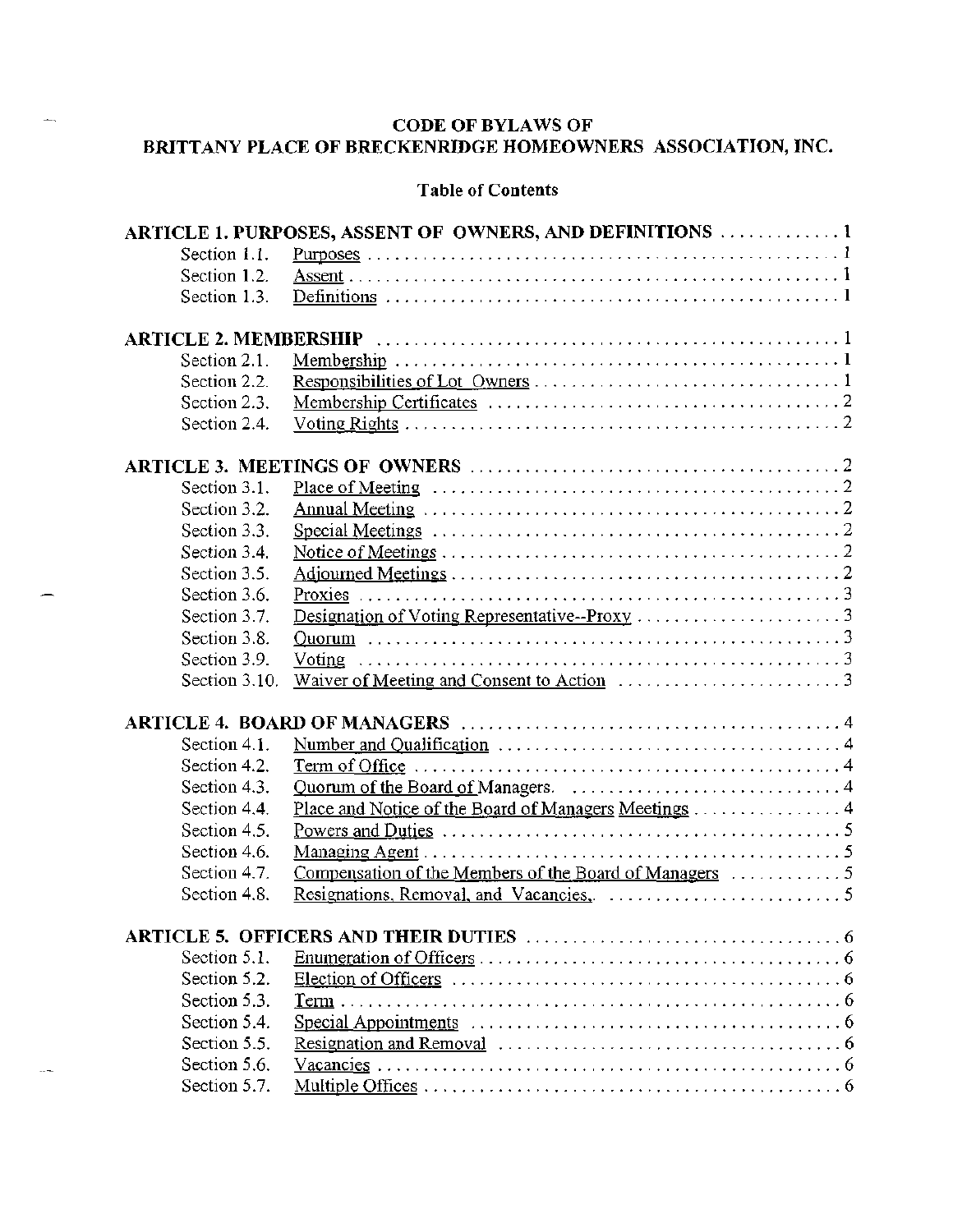| Section 5.8. |                                              |  |  |  |  |  |  |  |
|--------------|----------------------------------------------|--|--|--|--|--|--|--|
| А.           |                                              |  |  |  |  |  |  |  |
| В.           |                                              |  |  |  |  |  |  |  |
| C.           |                                              |  |  |  |  |  |  |  |
| D.           |                                              |  |  |  |  |  |  |  |
| Section 5.9. |                                              |  |  |  |  |  |  |  |
|              | ARTICLE 6. INDEMNIFICATION OF MEMBERS OF THE |  |  |  |  |  |  |  |
|              |                                              |  |  |  |  |  |  |  |
| Section 7.1. |                                              |  |  |  |  |  |  |  |
|              |                                              |  |  |  |  |  |  |  |
|              |                                              |  |  |  |  |  |  |  |
|              |                                              |  |  |  |  |  |  |  |
|              |                                              |  |  |  |  |  |  |  |
|              |                                              |  |  |  |  |  |  |  |
|              |                                              |  |  |  |  |  |  |  |
|              |                                              |  |  |  |  |  |  |  |
|              |                                              |  |  |  |  |  |  |  |

 $\mathbb{H} \to \mathbb{R}$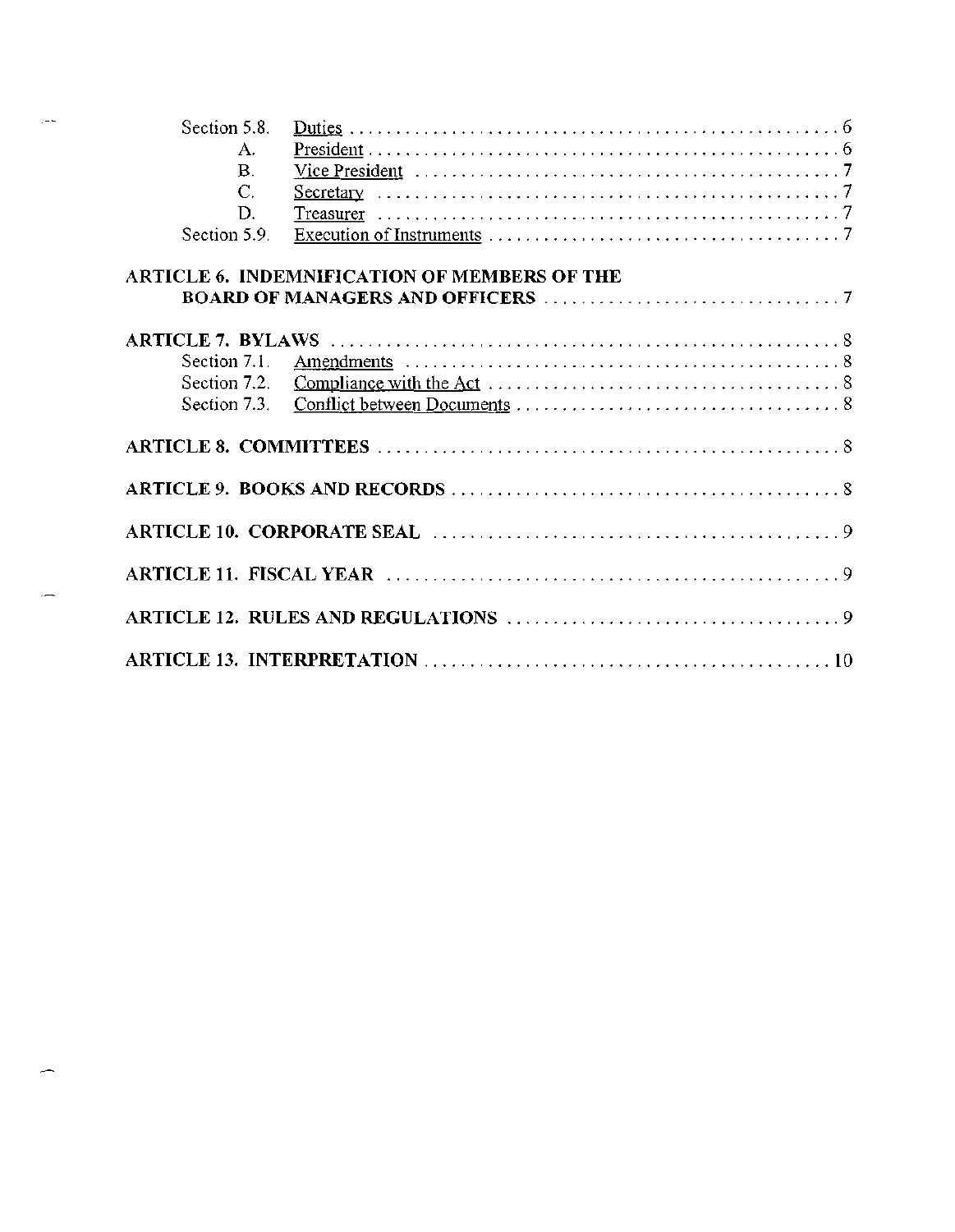$\partial \omega_{\sigma}$  is  $\omega$ 

## **CODE OF BYLAWS OF BRITTANY PLACE OF BRECKENRIDGE HOMEOWNERS ASSOCIATION, INC.**

#### **ARTICLE 1. PURPOSES,** ASSENT **OF OWNERS, AND DEFINITIONS**

Section 1.1. Purposes. The purposes for which the Association is formed are (a) to provide for the operation, administration, use, and maintenance of certain common areas and other property more fully described in the Declaration of Protective Covenants for Brittany Place of Breckenridge Townhomes recorded in the office of the Clerk and Recorder of Summit County, Colorado on August 28, 1996 at Reception No. 522379, as amended by Declarant's First Amendment to the Declaration of Protective Covenants for Brittany Place of Breckenridge Townhomes recorded in the office of the Clerk and Recorder of Summit County, Colorado on September 21, 1999 at Reception No. 605767, and as further amended by Second Amendment to the Declaration of Protective Covenants for Brittany Place Townhomes recorded in the office of the Clerk and Recorder of Summit County, Colorado on October 5, 2000 at Reception No. 634541, and as may be further amended or supplemented from time to time (the "Declaration"); (b) to preserve, protect, and enhance the values and amenities of such property; and (c) to promote the health, safety, and welfare of members of the Association.

Section 1.2. Assent. All present or future Owners, Occupants, or any other persons using the facilities of the Property in any manner are subject to these Bylaws and any Rules and Regulations adopted by the Board of Managers pursuant hereto. Acquisition, rental, or occupancy of any of the Lots in the Property or the mere act of occupancy of any Lot shall constitute an acceptance and ratification of these Bylaws and an agreement to comply with all such Rules and Regulations.

Section 1.3. Definitions. Unless otherwise specified, capitalized terms used in these Bylaws shall have the same meanings in these Bylaws as such terms have in the Declaration.

#### **ARTICLE 2. MEMBERSHIP**

Section 2.1. Membership. Ownership of a Lot constitutes membership in the Association, and any person or entity, including Declarant, being or becoming the Owner of a Lot shall automatically become a member of the Association, and subject to these bylaws. An ownership interest in a corporation, limited liability company, partnership, limited partnership, or other entity holding the legal title to any Lot renders the holder of such interest a member of the Association.

Section 2.2. Responsibilities of Owners. Membership in the Association shall terminate without any formal Association action whenever a Member ceases to own or hold an ownership interest in an entity which owns any Lot, but such termination shall not relieve or release any such former Owner from any liability or obligation incurred under, or in any way connected with, the Association during the period of such ownership, or impair any rights or remedies which the Board of Managers or others may have against such former Member.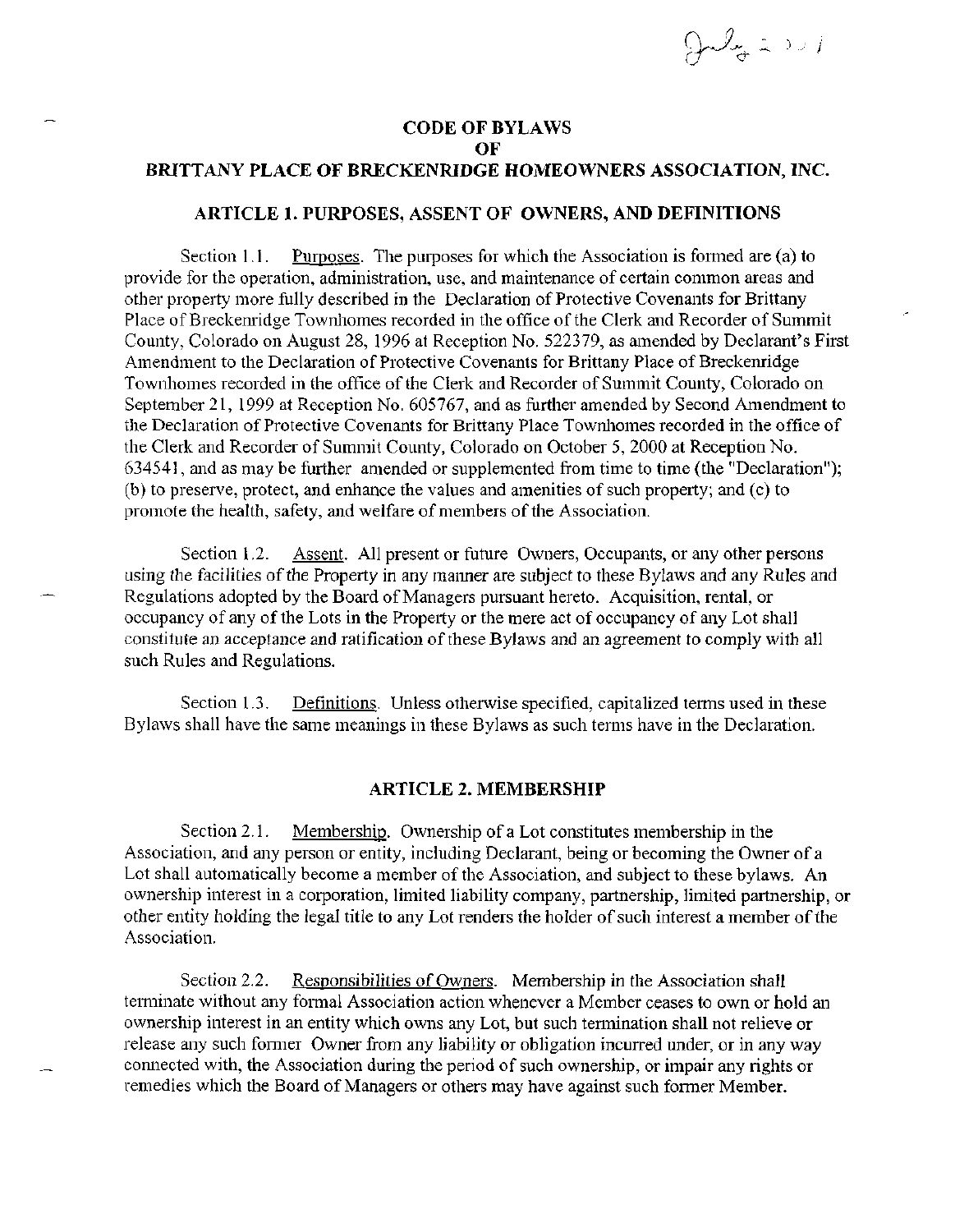Section 2.3. Membership Certificates. No certificates of stock or other formal evidence of membership shall be issued by the Association.

Section 2.4. Voting Rights. With regard to the affairs of the Association, each Lot shall have the vote assigned by Section 3.2 of the Declaration. A tabulation of such votes is attached to these bylaws as Exhibit A. Any discrepancy or difference between the information shown on Exhibit A and the Declaration shall be resolved in favor of the Declaration. The Association shall not have a vote with respect to any Lot or property which may be owned by it. Declarant shall be entitled to vote with respect to any Lot or Lots owned by Declarant.

#### **ARTICLE 3. MEETINGS OF OWNERS**

Section 3.1. Place of Meeting. Meetings of the Owners shall be held at such place, within the State of Colorado, as the Board of Managers may determine.

Section 3.2. Annual Meeting. The first annual meeting of the Owners shall be held within one (1) year after the date of the adoption of these Bylaws. Thereafter, the annual meetings of the Owners shall be held on a date and at a time selected by the Board of Managers in each succeeding year. The purpose of the annual meetings is for the election of the members of the Board of Managers and the transaction of such other business of the Association as may properly come before the meeting.

Section 3.3. Special Meetings. Special meetings of the Owners may be called by the president of the Association, by a majority of the Board of Managers, or by the holders of onethird of the votes which may be cast by the Owners. Written notice to the Secretary of the Association, or if there be no Secretary to any officer of the Association, or if there be no officer to any member of the Board of Managers, or if there be no Board of Managers to any former member of the Board shall be sufficient to call a Special Meeting.

Section 3.4. Notice of Meetings. Written notice stating the place, day, and hour of each meeting and, in case of a special meeting, the purpose or purposes for which the meeting is called, shall be delivered, effective not less than ten (10) nor more than fifty (50) days before the date of the meeting, by or at the direction of the president or the secretary or the persons calling the meeting as provided under these Bylaws, to the registered address for notice (as provided in the Declaration) of each Lot entitled to be represented by a vote at such meeting.

Section 3.5. Adjourned Meetings. If any meeting of the Owners cannot be organized because a quorum, as defined below, has not attended, the Owners who are present, either in person or by proxy, may adjourn the meeting from time to time until a quorum is obtained.

Section 3.6. Proxies. Votes may be cast in person or by proxy, but no proxy shall be valid after eleven (11) months from the date of its execution unless otherwise provided in the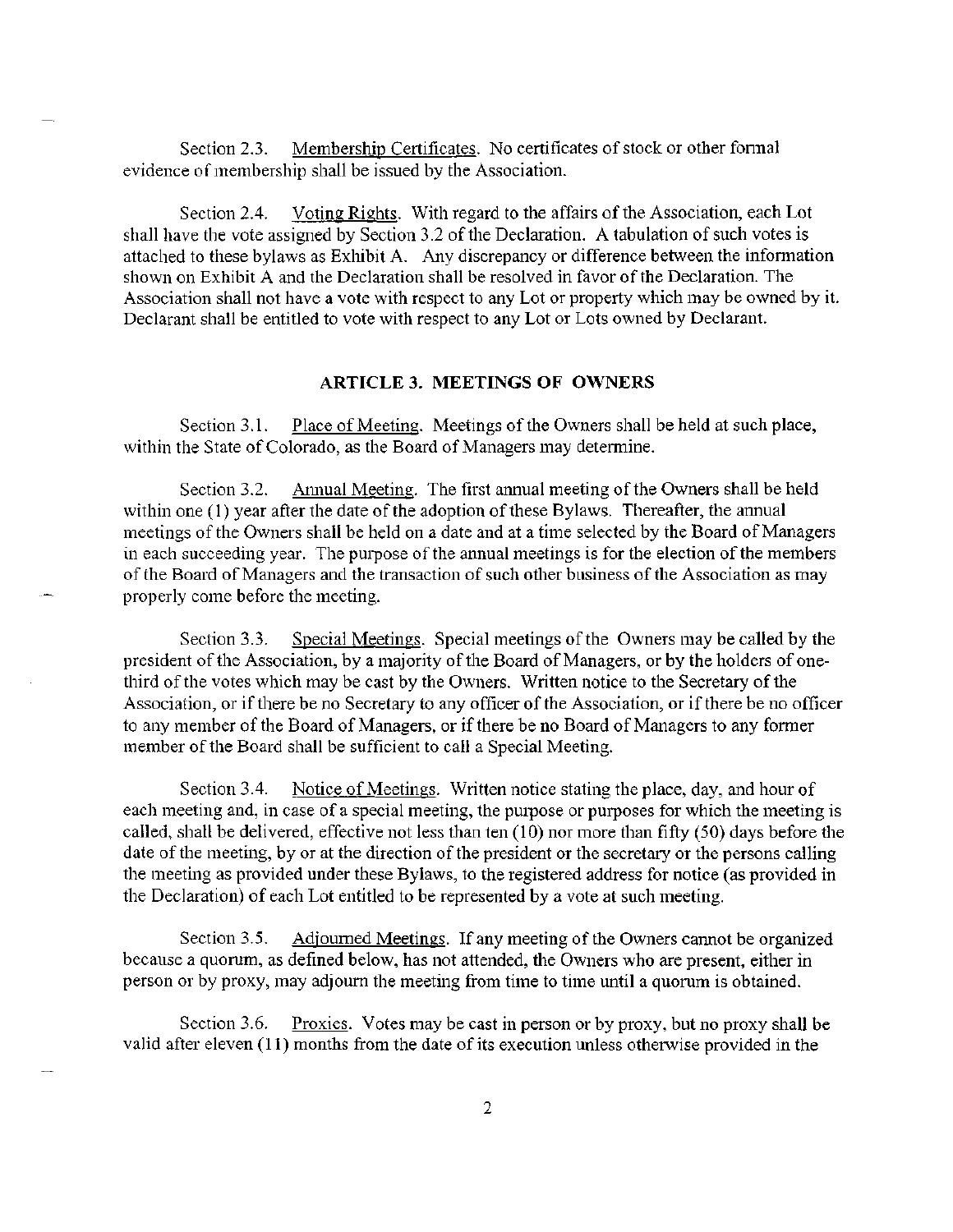proxy. Proxies shall be filed with the secretary of the Association at or before the appointed time of each meeting.

Section 3.7. Designation of Voting Representative—Proxy. If title to a Lot is held by more than one individual, or by a firm, corporation, partnership, association or other legal entity, or any combination thereof, such individuals, entity, or entities shall by written instrument executed by all such parties and delivered to the Association, appoint and authorize one person or alternate persons to represent the Owners of the Lot. Such representative shall be a natural person who is an Owner, or a designated board member or officer of a corporate Owner, or a general partner of a partnership Owner, or a comparable representative of any other entity, and such representative shall have the power to cast votes on behalf of the Owners as a member of the Association, and serve on the Board of Managers if elected, subject to the provisions of and in accordance with the procedures described in these Bylaws. Notwithstanding the foregoing, if only one of the multiple Owners of a Lot is present at a meeting of the Owners, such Owner is entitled to cast all of the votes allocated to that Lot. If more than one of the multiple Owners are present, the votes allocated to that Lot may be cast only in accordance with the agreement of a majority in interest of its Owners, which majority agreement may be assumed for all purposes if any one of the multiple Owners casts the votes allocated to that Lot without protest being made promptly to the person presiding over the meeting by any of the other Owners of that Lot. If such protest is made, the vote allocated to the Lot may only be cast by written instrument executed by all Owners of that Lot who are present at the meeting. If no such written instrument is presented to the meeting at the time the vote is taken, the vote allocated to that Lot shall not be cast or counted.

Section 3.8. Quorum. Except as otherwise provided in these Bylaws, the presence in person or by proxy of the Owners possessing sufficient votes to constitute two-thirds (2/3) of the votes of all Owners shall constitute a quorum, and such Owners present in person or by proxy shall constitute the Owners entitled to vote upon any issue presented at a meeting at which a quorum is present.

Section 3.9. Voting. Except as otherwise required by statute, the Declaration, the Articles of Incorporation, or these Bylaws, the votes of Owners who are present either in person or by proxy at any duly convened meeting of Owners at which a quorum has been established and who cast a simple majority of the total votes eligible to be voted by such present or represented Owners shall decide any question under consideration, and shall constitute the act of and be binding upon the Association.

Section 3.10. Waiver of Meeting and Consent to Action. Whenever the vote of Owners at a meeting of Owners is required or permitted by any provision of these Bylaws to be taken in connection with any action of the Association, the meeting and vote of Owners may be dispensed with and the action in question may be approved if all the Owners eligible to vote concerning such matter consent in writing to dispense with the meeting and consent in writing to the action in question.

3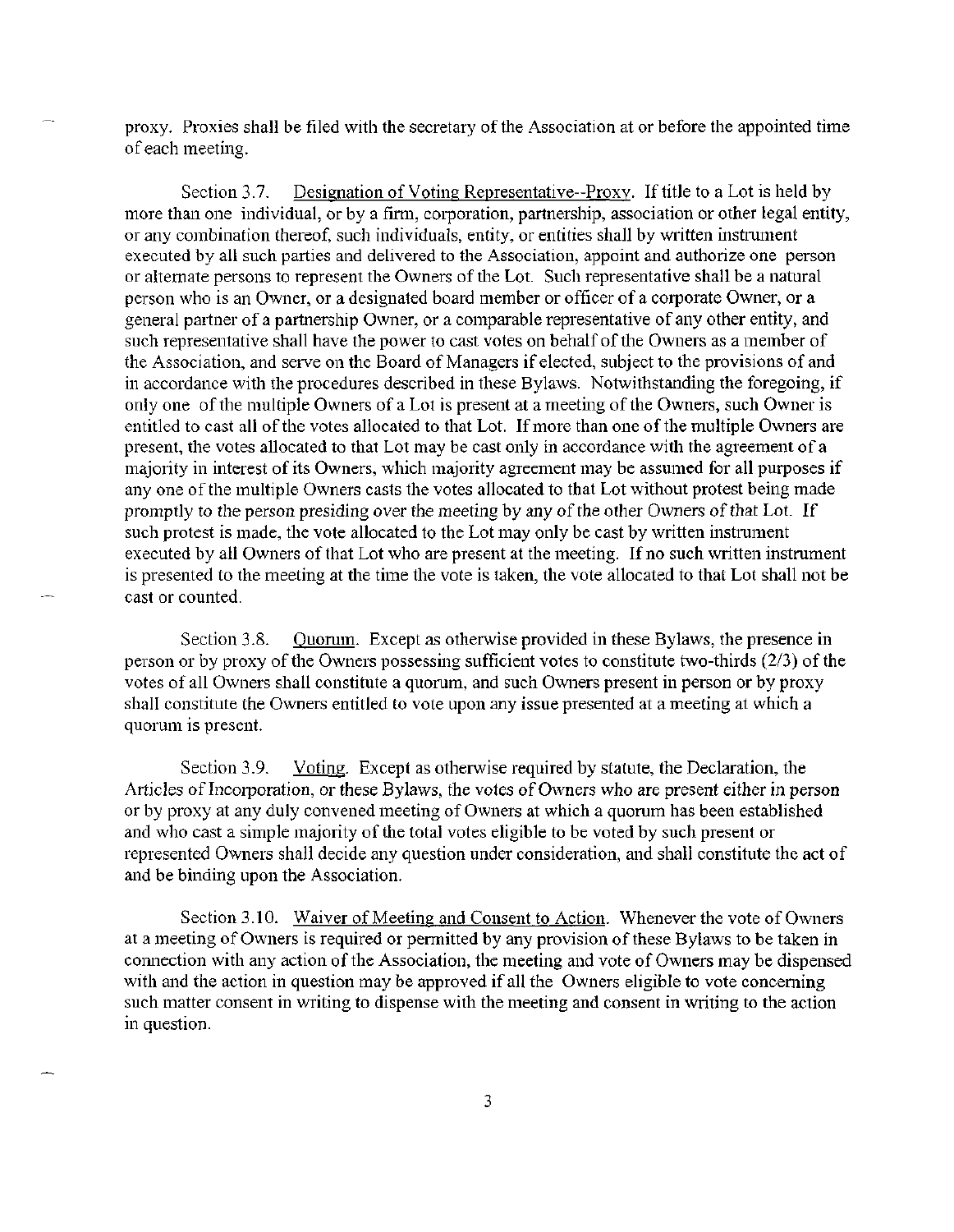#### ARTICLE 4. BOARD OF MANAGERS

Section 4.1. Number and Qualification. The affairs of the Association shall be governed by a Board of Managers, referred to in the Articles of Incorporation of the Association and sometimes in the minutes or other records of the Association as "Directors" or "Board of Directors," composed of three (3) persons who shall be Owners. If title to a Lot is held by more than one individual or legal entity, the representative chosen pursuant to Section 3.7 of these Bylaws shall be eligible to serve on the Board of Managers. The number of members of the Board of Managers may be increased or decreased by amendment of these Bylaws, provided that the number shall not be less than three (3).

Section 4.2. Election and Term of Office. Managers shall be elected at the annual meeting of Members. At the first election of Managers the Membership may elect one Manager to a one-year term, one to a two-year term, and one to a three-year teem. Thereafter a Manager shall be elected to a three year term. A Manager may succeed him- or herself once but not more than once, unless there is no other candidate willing to serve.

Section 4.3. Quorum of the Board of Managers. A majority of the number of members of the Board of Managers fixed from time to time by these Bylaws shall constitute a quorum for the transaction of business. Any act by a majority vote of the Board of Managers in attendance where a quorum is present shall be an act of the Board of Managers.

Section 4.4. Place and Notice of the Board of Managers Meetings. Any regular or special meeting of the Board of Managers may be held at such place within the State of Colorado and upon such notice as the Board of Managers may prescribe. The Board of Managers shall hold a regular meeting at least once each year and shall, in addition, meet as often as they deem necessary or desirable to perform their duties hereunder. Attendance of a member of the Board of Managers at any meeting shall constitute a waiver of notice of such meeting, except when a member of the Board of Managers attends a meeting for the express purpose of objecting to the transaction of any business because the meeting is not lawfully called or convened. Before, at, or after any meeting of the Board of Managers, any member of the Board of Managers may, in writing, waive notice of such meeting, and such waiver shall be deemed equivalent to the giving and receipt of such notice. Neither the business to be transacted at, nor the purpose of, any regular or special meeting of the Board of Managers need be specified in the waiver of notice of such meeting. The Board of Managers shall have the right to take any action in the absence of a meeting which it could take at a meeting, by obtaining the written approval of all members of the Board of Managers. Any action so approved shall have the same effect as though taken at a meeting of the Board of Managers. All or some of the members of the Board of Managers may participate in a meeting by means of a conference telephone or similar communications equipment by which all persons participating in the meeting can hear each other at the same time. Such participation shall constitute presence in person at the meeting. Notice of such a telephone meeting shall be given as the Board may prescribe, but shall at least be equivalent to the notice required for a Special Meeting of the Board.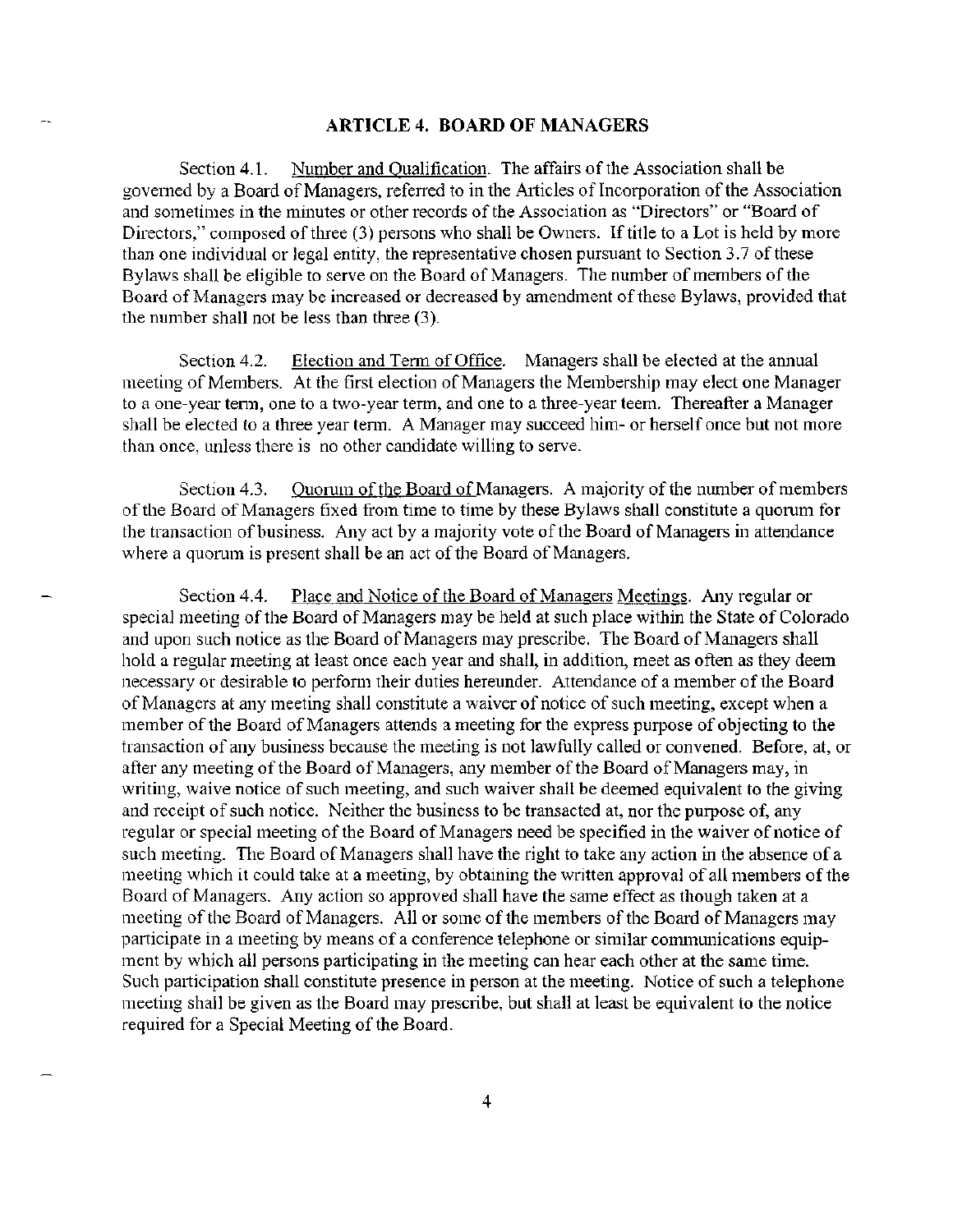Section 4.5. Powers and Duties. The Board of Managers shall have the powers and duties necessary, desirable, or appropriate for the administration of the affairs of the Association and for the operation and maintenance of the Property. The Board of Managers may do all such acts and things which are not specifically required to be done by the Owners by the Colorado Common Ownership Interest Act (hereafter, the "Act") or the Colorado Revised Nonprofit Corporation Act or otherwise by law, the Declaration, the Articles of Incorporation of the Association, or these Bylaws.

Section 4.6. Managing Agent. The Board of Managers may employ for the Association a Managing Agent at a compensation established by the Board of Managers, to perform such duties and services as the Board of Managers shall authorize; provided, however, that the Board of Managers in delegating such duties shall not be relieved of its responsibility under the Declaration. The Managing Agent shall maintain fidelity insurance coverage or a bond for the benefit of the Association in an amount not less than Fifty Thousand Dollars (\$50,000.00) or such different amount as the Board of Managers shall require. The Managing Agent shall maintain all funds and accounts of the Association separate from the funds and accounts of other associations managed by the Managing Agent and shall maintain all reserve accounts for the Association separate from operational accounts of the Association. The Managing Agent shall provide an annual accounting for Association funds and a financial statement to the Association.

Section 4.7. Compensation of the Members of the Board of Managers. Except as provided in this Section 4.7, members of the Board of Managers shall not be paid any compensation for their services performed as members of the Board of Managers unless a resolution authorizing such remuneration shall have been adopted by the Association. Each member of the Board of Managers shall receive reimbursement for reasonable transportation, meals, and lodging expenses for attendance at any regular or special meeting of the Board of Managers or for other actual expenses incurred in connection with the performance of his or her duties of office as a member of the Board of Managers.

Section 4.8. Resignation, Removal, and Vacancies. A Manager may resign at any time by written notice to the Board. A Manager may be removed at any time by the votes of twothirds of all the Owners, which votes shall be cast at a special meeting of which the notice shall state that the meeting will consider the question of such removal and the election of a successor. Membership on the Board of Managers shall terminate without any formal Association action whenever a Manager ceases to be an Owner or to have an ownership interest in an entity which is an Owner. Vacancies on the Board of Managers other than vacancies caused by removal may be filled by the Manager or Managers remaining in office, though less than a quorum. A Manager so appointed shall serve until the next regular or special meeting of Owners, at which time his or her successor shall be elected.

## **ARTICLE 5. OFFICERS AND THEIR DUTIES**

Section 5.1. Enumeration of Officers. The officers of the Association shall be a president, vice president, secretary, and treasurer, and such other officers as the Board of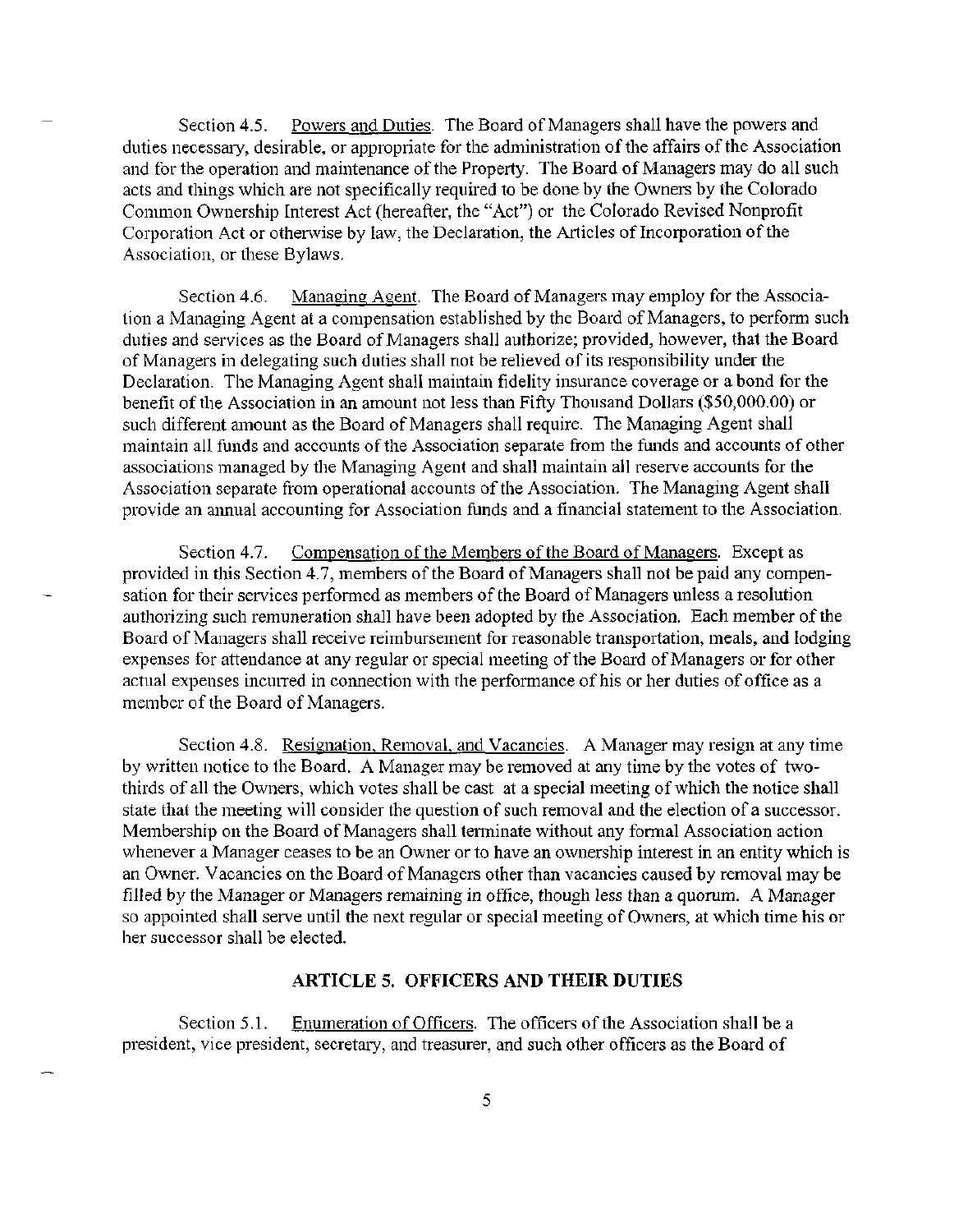Managers may from time to time by resolution create. The president shall be a member of the Board of Managers.

Section 5.2. Election of Officers. The election of officers shall take place at the first meeting of the Board of Managers and thereafter at the first meeting of the Board of Managers following each annual meeting of Owners.

Section 5.3. Term. The officers shall be elected annually by the Board of Managers and each shall hold office for one (1) year unless such officer shall sooner die, resign, or shall be removed or otherwise disqualified to serve.

Section 5.4. Special Appointments. The Board of Managers may elect such other officers as the affairs of the Association may require, each of whom shall hold office for such period, have such authority, and perform such duties as the Board of Managers may from time to time determine.

Section 5.5. Resignation and Removal. Any officer may be removed from office with or without cause by the Board of Managers. Any officer may resign at any time by giving written notice to the Board of Managers, the president, or the secretary. Such resignation shall take effect on the date of receipt of such notice or at any later time specified therein, and unless otherwise specified therein, the acceptance of such resignation shall not be necessary to make it effective.

Section 5.6. Vacancies. A vacancy in any office may be filled by appointment by the Board of Managers. The officer appointed to such vacancy shall serve for the remainder of the term of the officer he or she replaces.

Section 5.7. Multiple Offices. Any two or more offices may be held by the same person.

Section 5.8. Duties. The duties of the officers are as follows:

- A. President. The president shall preside at all meetings of the Owners and the Board of Managers; shall see that orders and resolutions of the Board of Managers are carried out; shall sign on behalf of the Association all leases, mortgages, deeds, notes, and other written instruments; and shall exercise and discharge such other duties as may be required of the president by the Board of Managers.
- B. Vice President. The vice president shall act in the place and stead of the president in the event of his or her absence, inability, or refusal to act, and shall exercise and discharge such other duties as may be required of the vice president by the Board of Managers.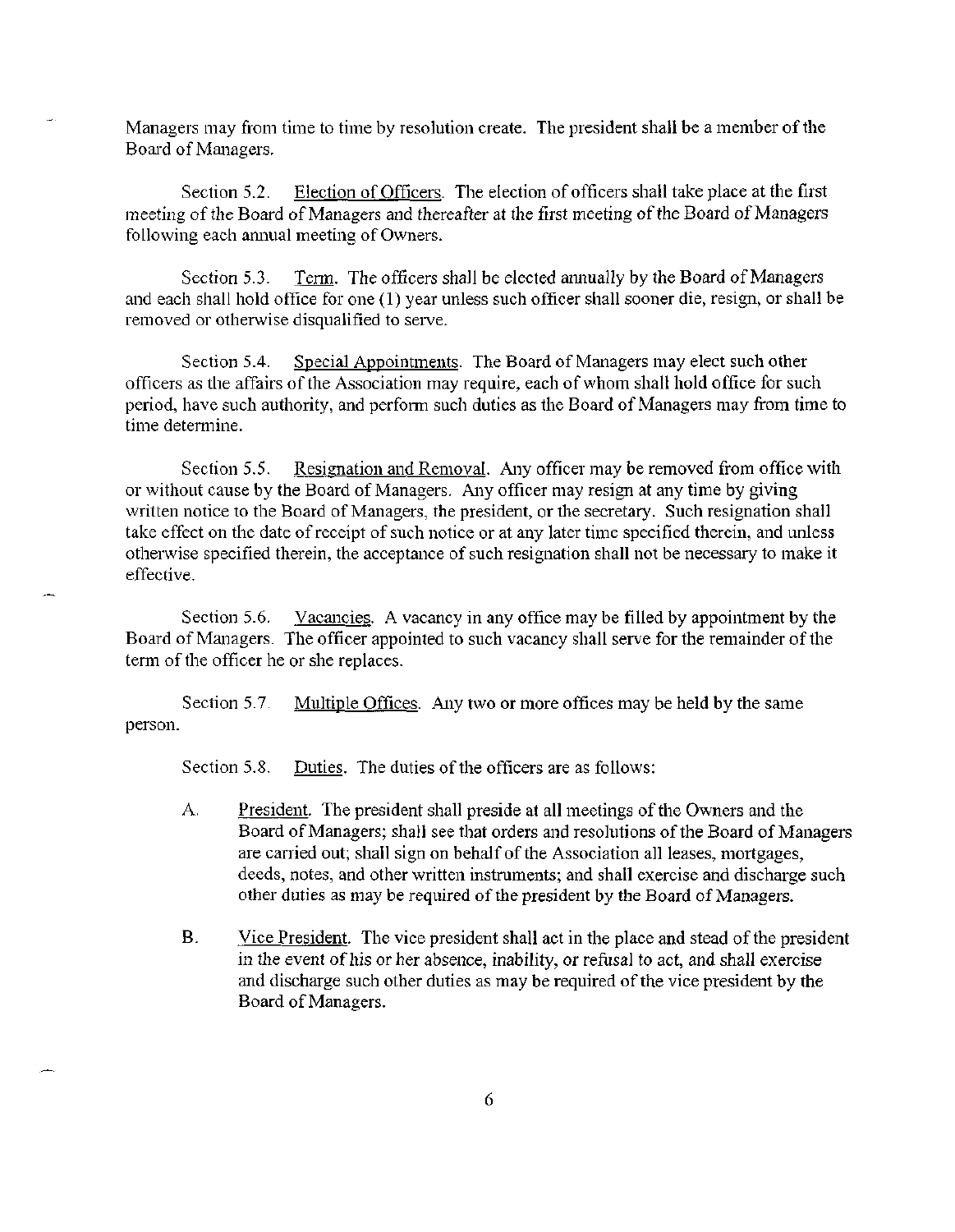- C. Secretary. The secretary shall record the votes and keep the minutes of all meetings and proceedings of the Board of Managers and of the Owners; keep the corporate stamp or seal of the Association, if any, and place it on all papers requiring said stamp or seal, if necessary; serve notice of meetings of the Board of Managers and of the Owners; keep appropriate current records showing the Owners together with their addresses; and shall perform such other duties as required by the Board of Managers.
- D. Treasurer. The treasurer shall receive and deposit in appropriate bank accounts all monies of the Association and shall disburse such funds as directed by resolution of the Board of Managers; sign all checks of the Association unless the Board of Managers specifically directs otherwise; keep proper books of account; and prepare an annual budget and a statement of income and expenditures to be presented to the Owners at the regular annual meeting of Owners, and deliver a copy of each to the Owners. If and when so directed by the Board of Managers the Treasurer shall cause an audit of the Association books to be made.

Section 5.9. Execution of Instruments. All agreements, contracts, deeds, leases, checks, notes, and other instruments of the Association may be executed by any person or persons as may be designated by resolution of the Board of Managers, including the Managing Agent.

## **ARTICLE 6. INDEMNIFICATION OF MEMBERS OF THE BOARD OF MANAGERS AND OFFICERS**

The Association shall indemnify every member of the Board of Managers, officer, employee, fiduciary, and agent of the Association to the fullest extent permissible under Colorado Revised Statutes 7-129-101 through 110 against any liability or expense, including judgments, amounts paid in compromise and settlements, and amounts paid for attorneys' fees and related expenses asserted against or incurred by such person in any such capacity or arising out of that person's capacity as such. Advance of expenses pursuant to C.R.S. 7-129-104 is specifically authorized, and the limitations on indemnification set out in C.R.S. 7-129-106 are specifically accepted. All liability, loss, damage, cost, and expense arising out of or in connection with the foregoing indemnification provisions shall be treated and handled by the Association as a common expense.

## **ARTICLE?. BYLAWS**

Section 7.1. Amendments. These Bylaws may be amended by a vote of a majority of a quorum of the Board of Managers at a regular or special meeting of the Board of Managers. These Bylaws may be amended at any regular meeting of the Owners or at any special meeting called for the purpose of amending the Bylaws, by the affirmative vote of a majority of a quorum of Owners present at the meeting in person or represented by proxy and eligible to vote. Any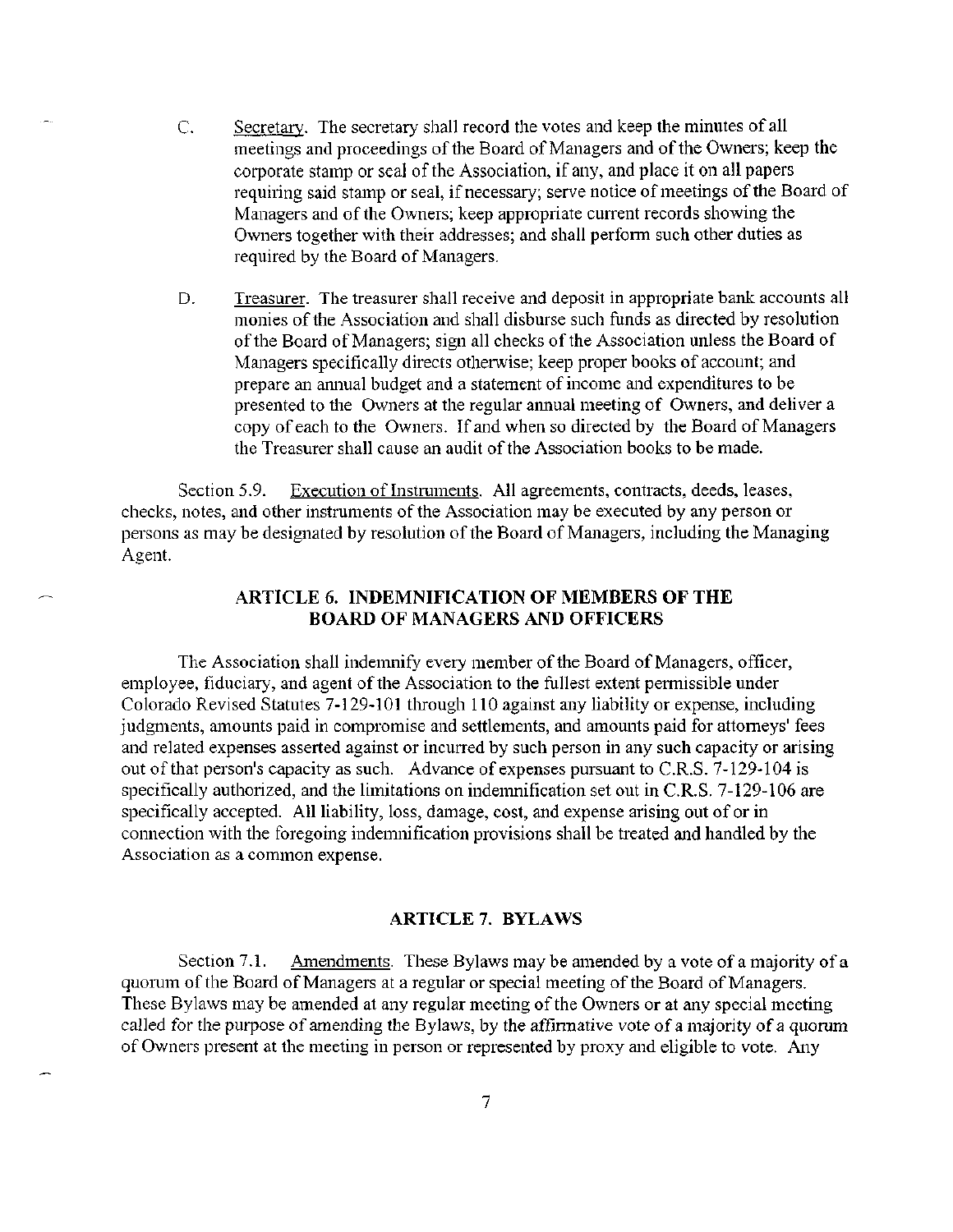amendment shall be binding upon every Owner. Any amendment adopted at a regular or special meeting of the Owners may thereafter only be amended at a regular or special meeting of the Owners. The Owners shall have no power to amend the Bylaws in such a manner as to materially change the configuration or size of any Lot, to alter or modify the appurtenances to any Lot, or to change the proportion or percentage of any Owner's interest in the Common Area, without the unanimous consent of all Owners directly affected thereby. No amendment shall serve to shorten the term of any member of the Board of Managers, or conflict with the Act or delete any provision which must be contained in these Bylaws under the terms of the Act, or conflict with the Articles of Incorporation of the Association or the Declaration.

Section 7.2. Compliance with the Act. These Bylaws are intended to comply with the requirements of the Act. If any of these Bylaws conflict with the provisions of the Act, the provisions of the Act will govern the Association.

Section 7.3. Conflict between Documents. In the case of any conflict between the Rules and Regulations and the Articles of Incorporation of the Association, these Bylaws, or the Declaration, the Articles of Incorporation of the Association, these Bylaws or the Declaration shall control. In the case of any conflict between the Articles of Incorporation of the Association and these Bylaws, the Articles of Incorporation of the Association shall control. In the case of any conflict between the Declaration and these Bylaws or the Articles of Incorporation of the Association, the Declaration shall control.

## **ARTICLES. COMMITTEES**

The Board of Managers may appoint such committees as deemed appropriate which, to the extent provided for in the resolution appointing the Committee and allowed by law, shall have the powers of the Board of Managers in the management and affairs and business of the Association.

#### **ARTICLE 9. BOOKS AND RECORDS**

The records of receipts and expenditures of the Board of Managers, including records of receipts and expenditures affecting Common Area, and other books, records, and papers of the Association, including the Declaration, the Articles of Incorporation of the Association, and these Bylaws as well as any Management Agreement and any Rules and Regulations of the Association shall be available for inspection during convenient weekday business hours by the Owners and any first Mortgagee at the principal office of the Association, where copies may be purchased at reasonable cost. The Board of Managers may impose restrictions on the commercial use or any other use of any list of Owners obtained pursuant to this Article 9 that is not directly related to Association business.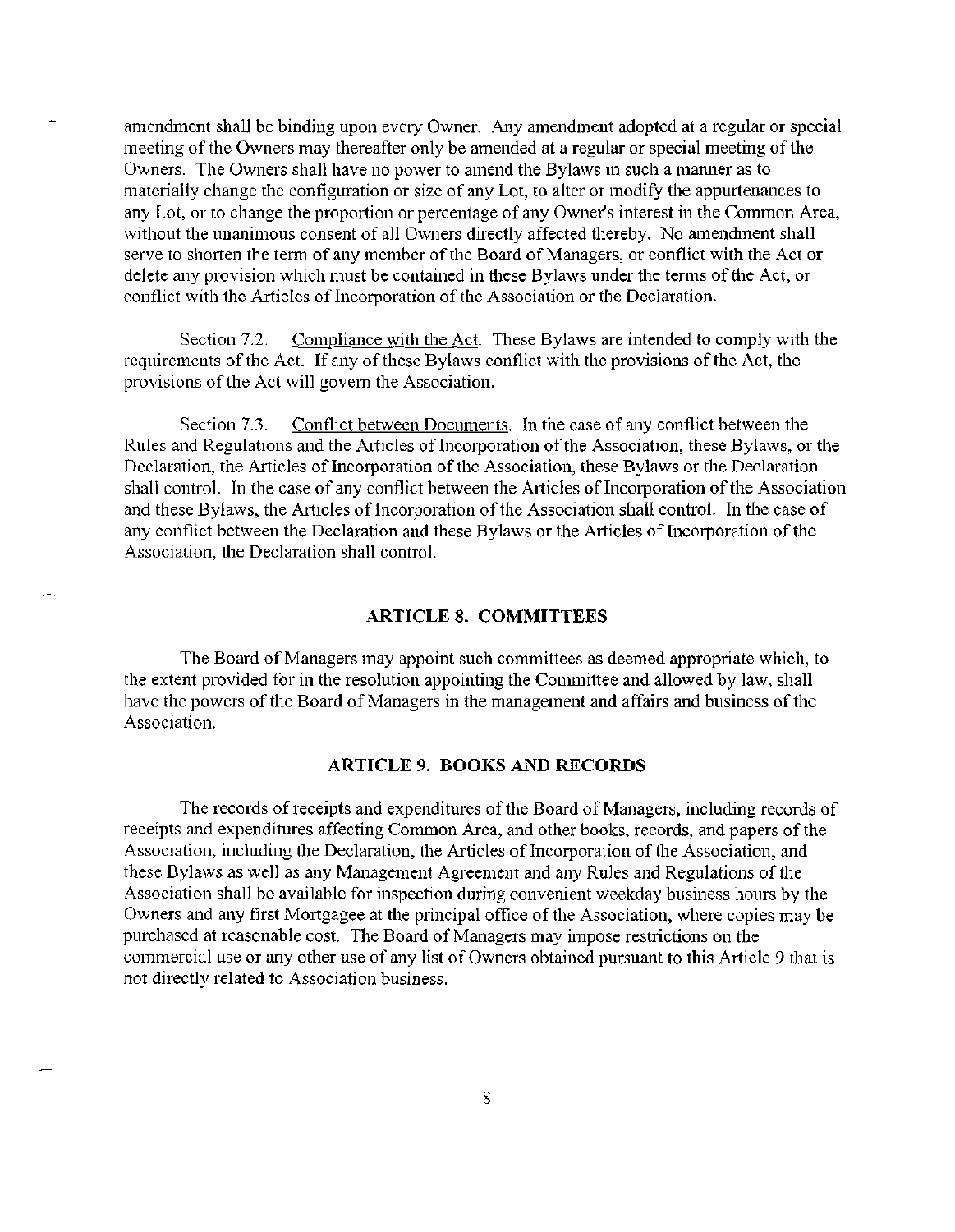## **ARTICLE 10. CORPORATE SEAL**

The Association may have a seal or stamp in circular form having within its form the words: "Brittany Place at Breckenridge Homeowners Association, Inc."

### **ARTICLE 11. FISCAL YEAR**

The fiscal year of the Association shall begin on the first day of January and end on the 31st day of December of every year, except that the first fiscal year shall begin on the date of incorporation. The Board of Managers may by amendment to the Bylaws establish a different fiscal year for the Association.

#### **ARTICLE 12. RULES AND REGULATIONS**

The Board of Managers shall have the right to establish, amend, and enforce, from time to time, such reasonable Rules and Regulations as the Board of Managers may deem necessary and appropriate for the management, preservation, safety, control, and orderly operation of Brittany Place for the benefit of all Owners, and for facilitating the greatest and most convenient availability and use of the Lots and Common Area by Owners. Such Rules and Regulations may include a system of late charges and/or interest for untimely payment of Assessments, fees for review by the Association of matters required under the Declaration, and fees and fines for noncompliance with the Rules and Regulations and other obligations set forth in the Declaration and these Bylaws. The Board of Managers shall provide notice of the adoption or amendment of any Rules and Regulations and make such amended Rules and Regulations available for inspection by all Owners, Contract Purchasers and first Mortgagees during convenient weekday business hours at the principal office of the Association. Such Rules and Regulations may, to the extent not in conflict with the provisions of the Declaration, the Articles of Incorporation of the Association and these Bylaws, impose reasonable restrictions upon the use and occupancy of any portion of the Property as the Board of Managers, in its sole and absolute discretion, deems necessary and appropriate. Each Owner agrees that all his or her ownership rights shall be in all respects subject to the Rules and Regulations, and each Owner agrees to obey such Rules and Regulations as the same may lawfully be amended from time to time, and to ensure that the same are faithfully observed by occupants of his or her Lot. Each person who comes within the Property shall be subject to the Rules and Regulations for the duration of his presence therein. A copy of the Rules and Regulations, as amended from time to time, shall be made available to Owners, Contract Purchasers and first Mortgagees upon request and payment of a reasonable fee.

## **ARTICLE 13. INTERPRETATION**

The provisions of these Bylaws shall be liberally construed to effect the purpose of ensuring that the Property shall at all times be operated and maintained in a manner so as to optimize and maximize its enjoyment and utilization by each Owner.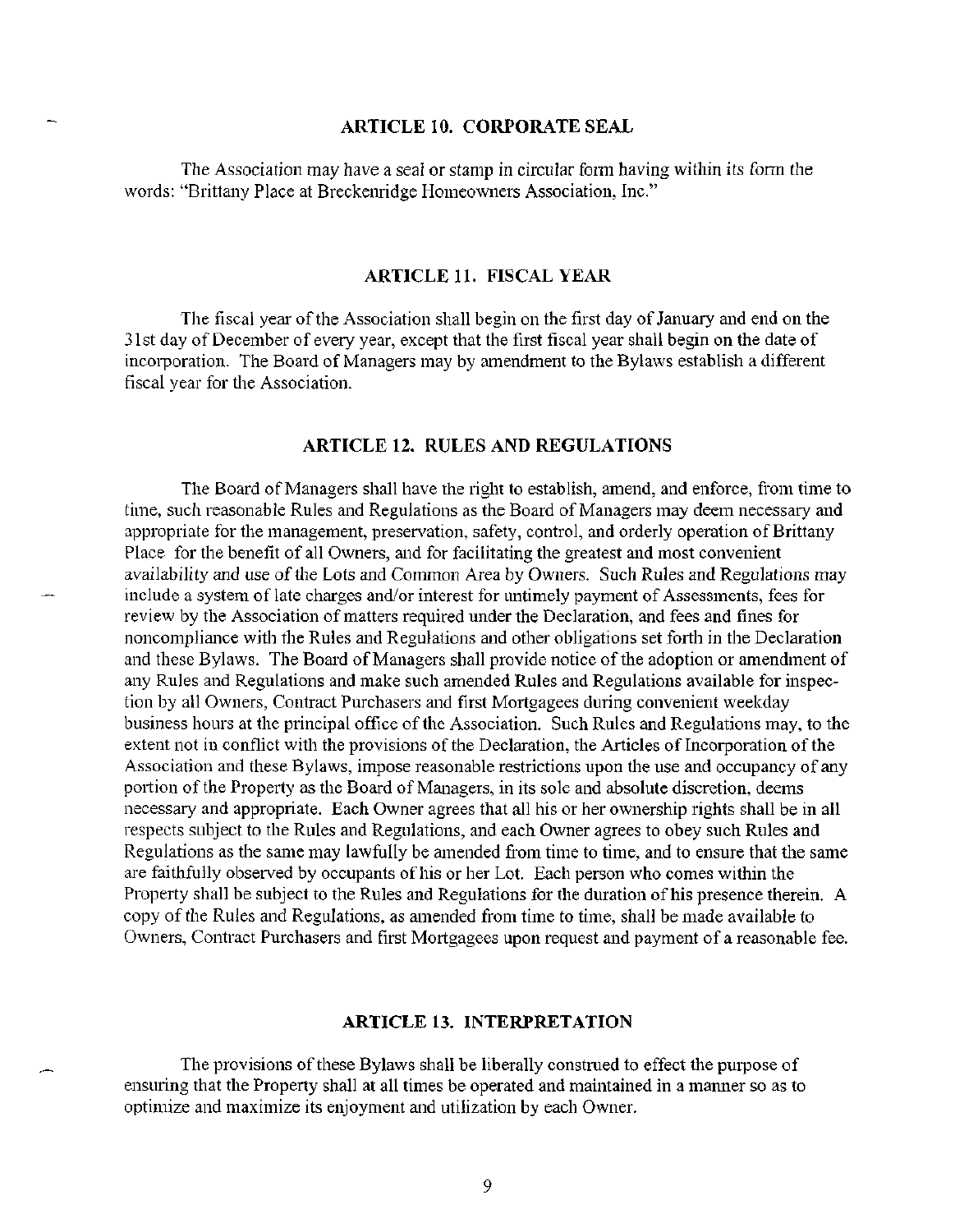The foregoing Code of Bylaws of Brittany Place of Breckenridge Homeowners Association, Inc. was adopted as and for the Bylaws of the Association by vote of the Owners on July 21,2001.

 $\overline{\phantom{a}}$ 

÷.

Secretary